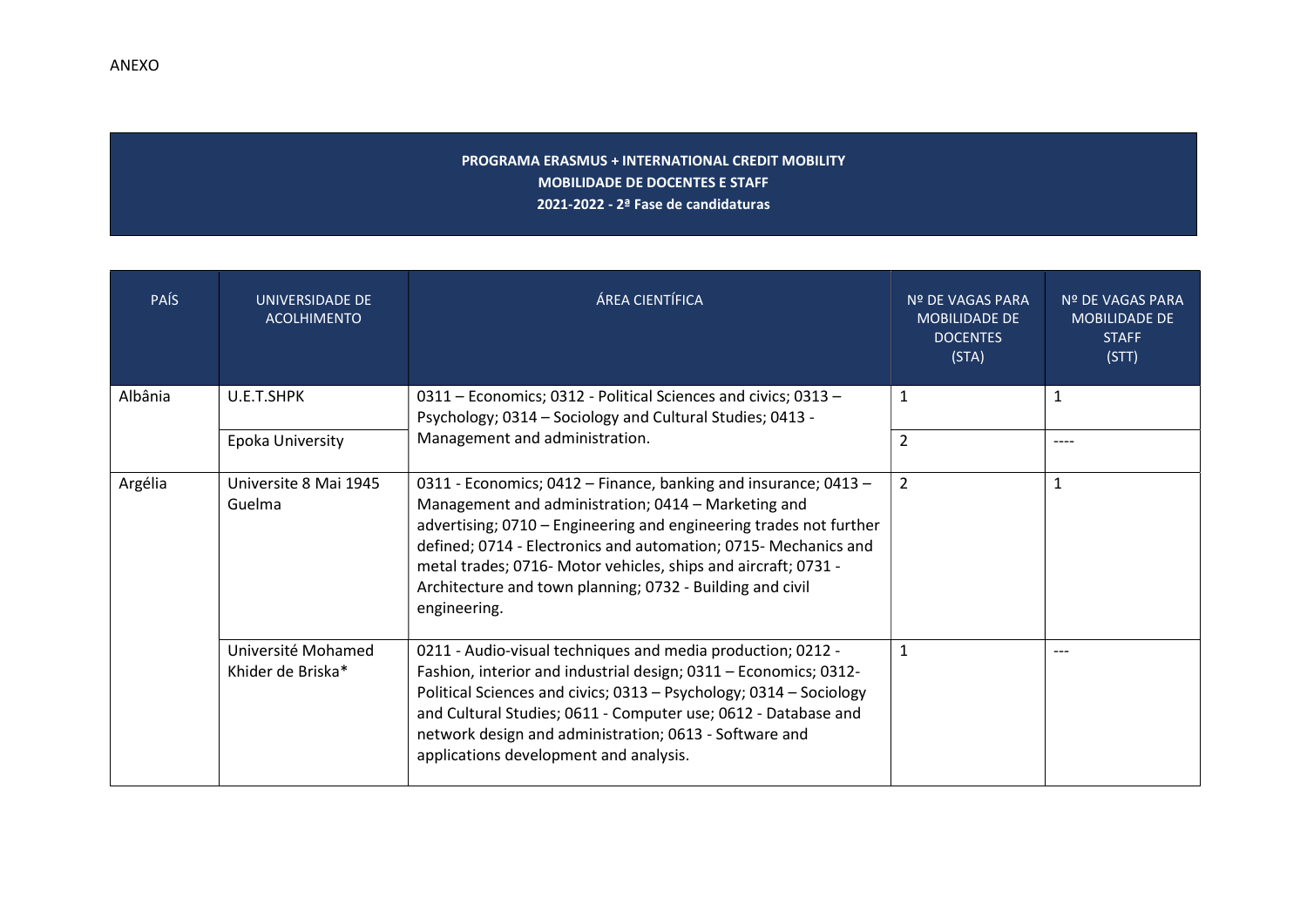| Angola        | Universidade Madume<br>Ya Ndemufayo       | 0710 - Engineering and engineering trades not further defined;<br>0714 - Electronics and automation; 0715 - Mechanics and metal<br>trades; 0716 - Motor vehicles, ships and aircraft; 0731 -<br>Architecture and town planning; 0732 - Building and civil<br>engineering; 0912 - Medicine.                                                                                                                                      | $\mathbf{1}$ | $\mathbf{1}$   |
|---------------|-------------------------------------------|---------------------------------------------------------------------------------------------------------------------------------------------------------------------------------------------------------------------------------------------------------------------------------------------------------------------------------------------------------------------------------------------------------------------------------|--------------|----------------|
| África do Sul | <b>Stellenbosh University</b>             | 0311 - Economics; 0312 - Political Sciences and civics; 0313 -<br>Psychology; 0314 - Sociology and Cultural Studies; 0412 - Finance,<br>banking and insurance; 0413 - Management and administration;<br>0414 - Marketing and advertising.                                                                                                                                                                                       | 4            | $---$          |
| Geórgia       | Georgian Technical<br>University          | 0412 – Finance, banking and insurance; 0413 – Management and<br>administration; 0414 - Marketing and advertising; 0710 -<br>Engineering and engineering trades not further defined; 0714 -<br>Electronics and automation; 0716 - Motor vehicles, ships and<br>aircraft; 0719 - Engineering and engineering trades not elsewhere<br>classified; 0731 - Architecture and town planning; 0732 - Building<br>and civil engineering. | $\mathbf{1}$ | $\mathbf{1}$   |
| Guiné-Bissau  | Universidade Católica da<br>Guiné-Bissau* | 0412 - Finance, banking and insurance; 0413 - Management and<br>administration; 0414 - Marketing and advertising; 0611 - Computer<br>use; 0612 - Database and network design and administration; 0613<br>- Software and applications development and analysis.                                                                                                                                                                  | 4            | $\overline{2}$ |
| Israel        | Ben-gurion University of<br>the Negev     | 0311 - Economics; 0312 - Political sciences and civics; 0313 -<br>Psychology; 0314 - Sociology and cultural studies; 0321 -<br>Journalism and reporting; 0611 - Computer use; 0612 - Database<br>and network design and administration; 0613 - Software and<br>applications development and analysis.                                                                                                                           | 1            | $---$          |